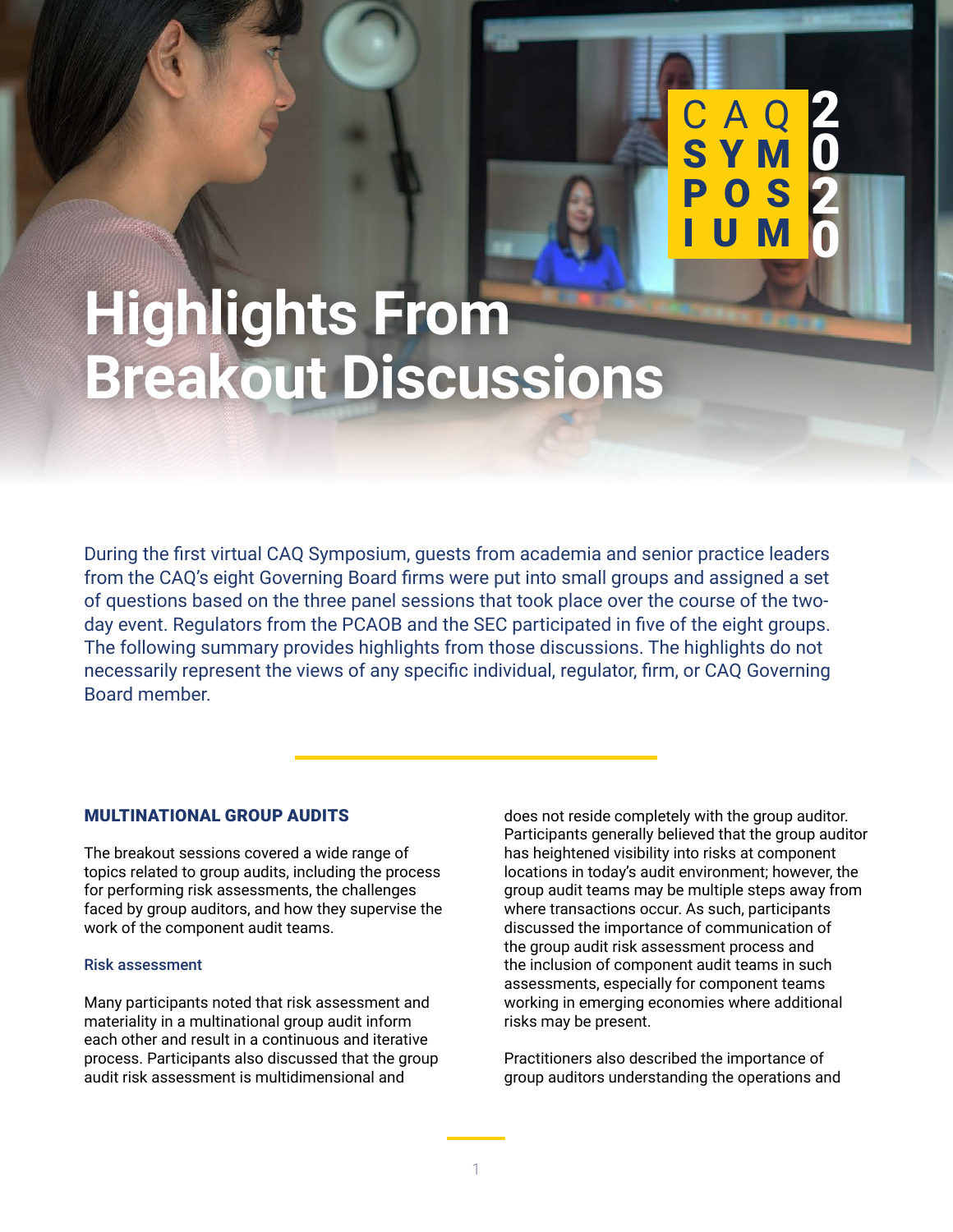drivers of the operations at key locations, such as taxes, compliance, and information technology infrastructure, to inform their risk assessment. Group auditors may use a number of procedures, such as site visits, document reviews, or virtual meetings, to obtain an understanding of locations abroad.

### Group audit challenges

Participants noted the judgment required in scoping the group audit as a challenge. Specifically, the discussion in one of the breakout groups centered on the fact that most audit firms do not publish "bright line coverage thresholds" for scoping a group audit, meaning that the auditor would continue to select components to perform audit procedures until the in-scope components coverage in the aggregate exceeds a set percentage of the company's consolidated results. One practitioner noted that one of the more challenging elements of multinational group audits is the remaining population of residual components that aren't individually material, and the fact that there are so many divergent factors that must be analyzed to reach an appropriate scoping conclusion with respect to such residual components. Participants also discussed the difficulty of developing a detailed set of rules at both the firm and regulatory levels for group audits due to the uniqueness of each audit. Participants emphasized that this is why audit firm methodology and auditing standards must remain principles based. The following group audit challenges were also discussed:

- **+** Whether COVID-19 produced incremental challenges for group audits (At least one breakout group felt that, while auditors have changed how and what they audit due to COVID-19, the fundamentals of the group audit are the same.)
- **+** Mandatory auditor rotation in certain jurisdictions
- **+** Language barriers
- **+** Potential lack of component auditor accountability

#### Supervision of a component team

Most breakout groups discussed the importance of communication protocols during group audits to ensure that roles, expectations, and responsibility are clear from the start of the engagement.

Participants discussed the need for communication during group audits to be frequent, fluid, and responsive when unexpected audit matters arise. Practitioners emphasized that such communication can help increase the group auditor's level of familiarity with the component team, which is a key factor influencing the level of supervision and review required by the group auditor.

Practitioners also noted the importance of the component team's knowledge and technical ability in terms of US GAAP. Such skills can vary significantly from component team to component team. Accordingly, it is imperative that the group auditor understand the competence of the component team in order to determine where extra supervision or review may be needed to ensure a quality audit.

Another element of supervision and review that practitioners discussed is consideration of whether the component auditor is from a firm within the same global firm's network or from another network. Participants discussed that, for firms that have a global audit methodology and a global quality control system, consistency between group and component audit work will factor into the level of supervision and review required by the group auditor.

#### Potential areas of academic research

Participants discussed potential opportunities for academic research in the area of group audits. Much of the discussion focused on the impact of advancements in technology on group audits and PCAOB Form AP. As it pertains to Form AP, both academics and practitioners expressed concerns regarding the comparability of Form AP data across different multinational audit engagements. One participant stated that outwardly similar companies could require varying levels of component audit work due to systems, centralization, and risk differentials, which would impact comparability. Nonetheless, some questions related to group audits that participants believed researchers could examine were as follows:

- **+** How does the evolving technological landscape influence component auditor behaviors?
- **+** How does the increasing use of technology affect the manner in which auditors assess and respond to risk in group audits?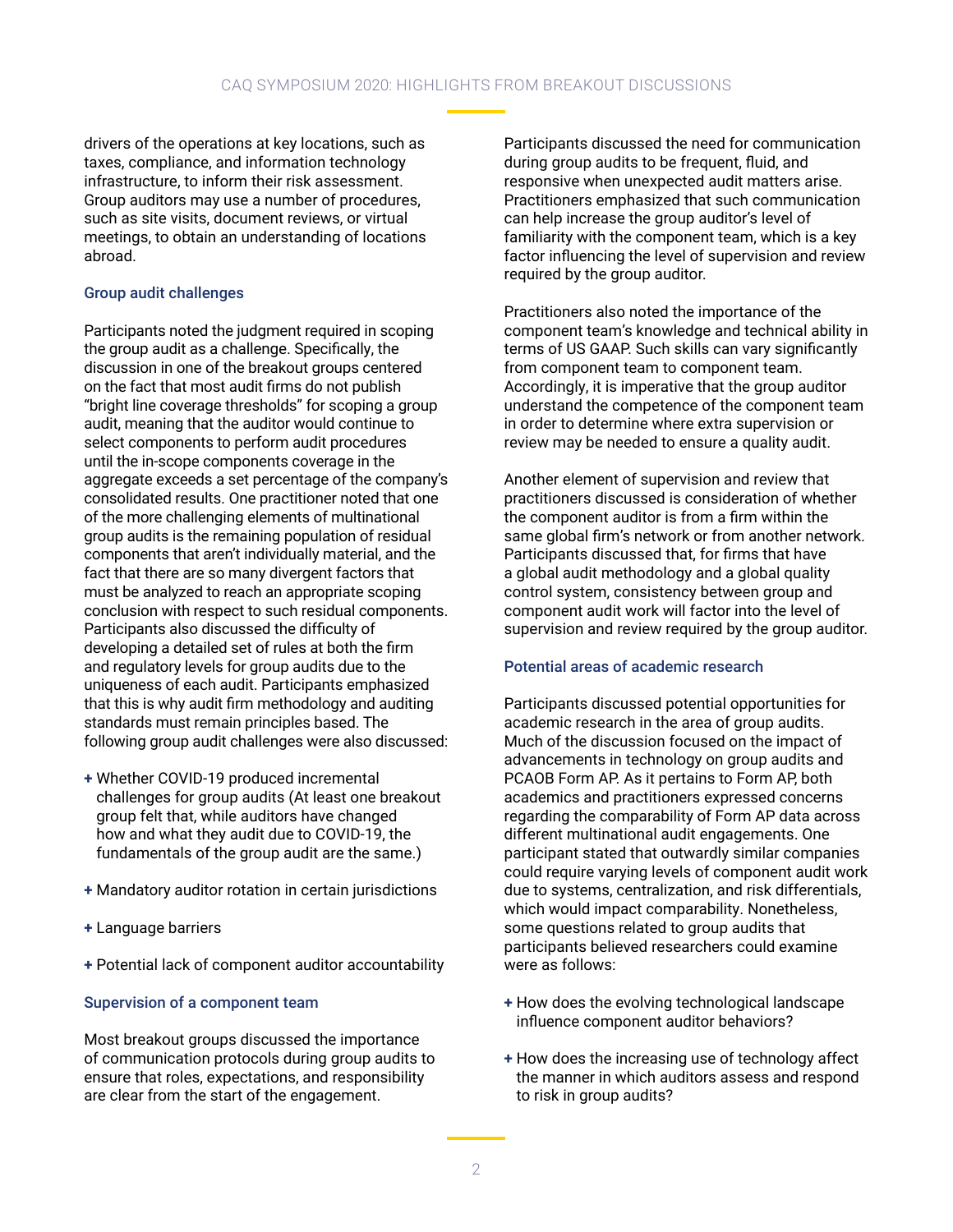## CAQ SYMPOSIUM 2020: HIGHLIGHTS FROM BREAKOUT DISCUSSIONS

- **+** What incentivizes and motivates component auditors to behave and execute in a manner that the group audit team expects?
- **+** What trends or relationships between the complexity of an audit and the quality outcome, if any, can be identified from PCAOB Form AP?
- **+** Would incremental public information, such as in PCAOB Form AP, with respect to component auditors be meaningful to investors? •

# FIRMS' SYSTEM OF QUALITY CONTROL

Audit firms have been focusing a great deal of effort on their internal system of quality control, as both the PCAOB and the IAASB are in the process of rulemaking on new standards to address how firms monitor the quality of the audits performed. Practitioners are supportive of the approach that has been laid out in the concept release PCAOB issued in December 2019.

There was general consensus in the various Symposium breakout groups that audit quality is difficult to measure. Many firms publish annual audit quality reports that highlight firm leadership and tone at the top, and provide an overview of various aspects of the firm's audit practice, the firm's integration of technology into the audit, and results of internal and external inspections, among other things.

#### Root cause analysis and remediation

When firms identify audit deficiencies—through PCAOB inspections, internal inspections, or other quality monitoring activities—they typically conduct root cause analyses. Practitioners discussed that the root cause analysis process for identified audit deficiencies is an extensive and time-consuming process involving several firm personnel. Thus, it is important that the firms get meaningful results from a root cause analysis. Practitioners stated that, generally, there are multiple root causes for a given audit deficiency that fit into one of three categories: audit methodology issues, training issues, or execution issues. Once an issue is identified (e.g., via an audit inspection), initial actions are taken to remediate the concerns for the individual

engagement in question. Practitioners highlighted that, just because a root cause issue is identified for an individual engagement, that does not mean the problem is a pervasive matter.

Many participants also noted that one of the more challenging aspects of a root cause analysis is knowing when to stop the analysis and begin to feel confident that the analysis went deep enough to consider all possible root causes. One academic further stressed the importance of the root cause analysis going deep enough, suggesting that oftentimes a thorough root cause analysis will result in identification of an underlying behavioral issue where academic research could provide insights into the audit decision-making process.

Root cause analyses tend to focus on negative outcomes, and several practitioners noted the importance of examining positive audit quality results. These "no deficiencies" audits can be used as baselines against which to compare other audits.

#### Measurement of audit quality

Academics and practitioners noted that audit firms have come a long way in identifying numerous metrics that can be used to evaluate audit quality. Participants discussed that no single metric can capture audit quality holistically. Regarding the specific metrics, practitioners and academics generally agreed that, in terms of publicly available data, financial restatements, accounting and auditing enforcement releases, and inspection findings are preferable measures of audit quality. Participants considered whether the current use of firms' audit quality indicators and key performance indicators to measure audit quality is effective, given that there is not always a direct correlation between the two. Practitioners suggested that additional research would be helpful in this area. Practitioners were also generally supportive of the PCAOB's concept release *Potential Approach to Revisions to PCAOB Quality Control Standards,* and reinforced the importance of the proposed changes remaining principles based.

Technology is being used increasingly in the audit, and will become an important tool for monitoring activities such as audit progression versus milestones, timeliness of reviews, and identification of areas known to be potential issues. Real-time